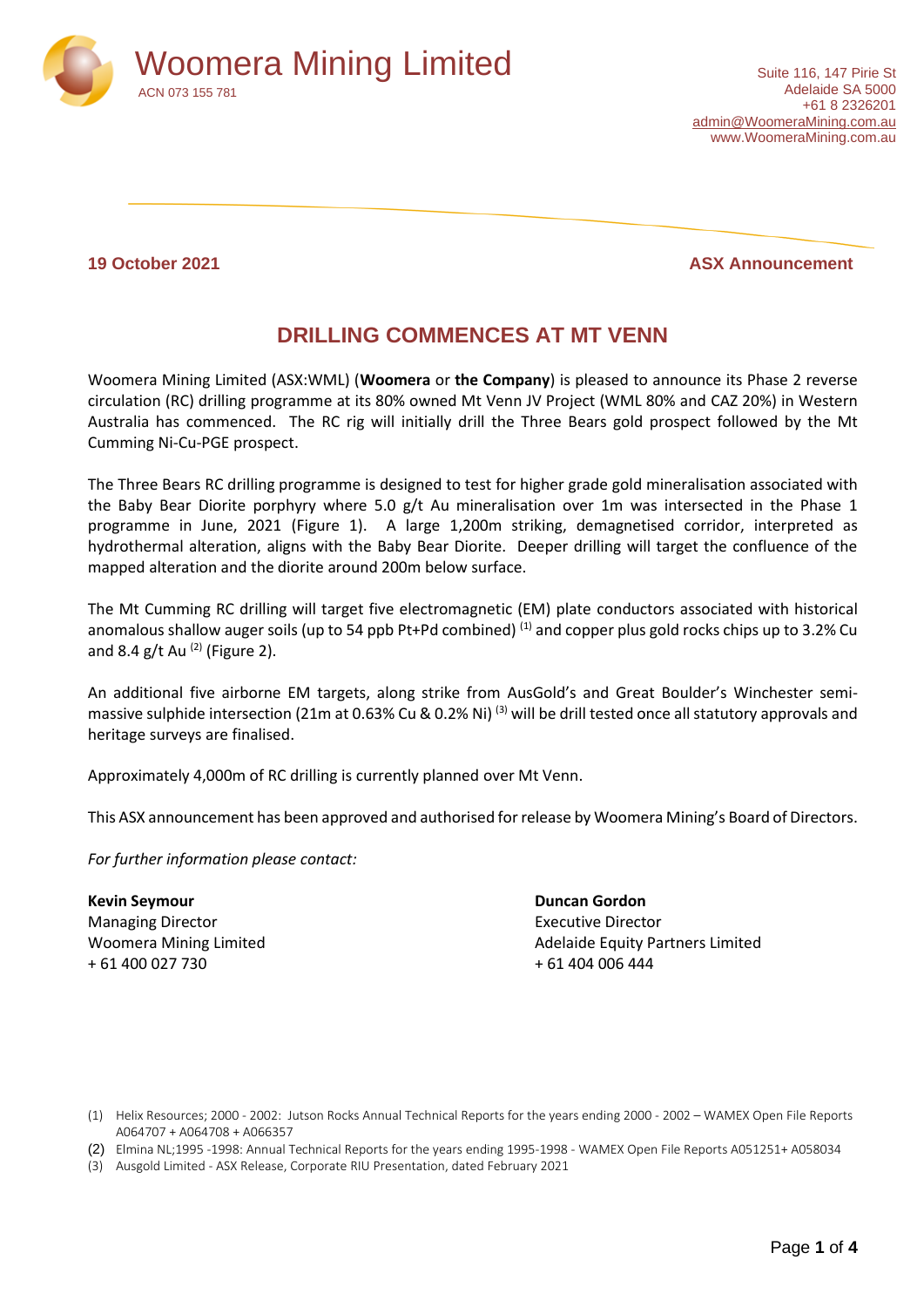

**Figure 1:** Cross section through the Three Bears gold prospect highlighting the higher-grade gold mineralisation returned from the Baby Bear Diorite, which remains open with depth and will be targeted with deeper RC drilling



**Figure 2:** Left hand side - Airborne EM image overlain by the mapped extent of the intrusive sill complexes at Mt Cumming and the associated anomalous soil and rock chip sampling data. Phase #1 RC drilling will target EM conductors #1, t#2, #3,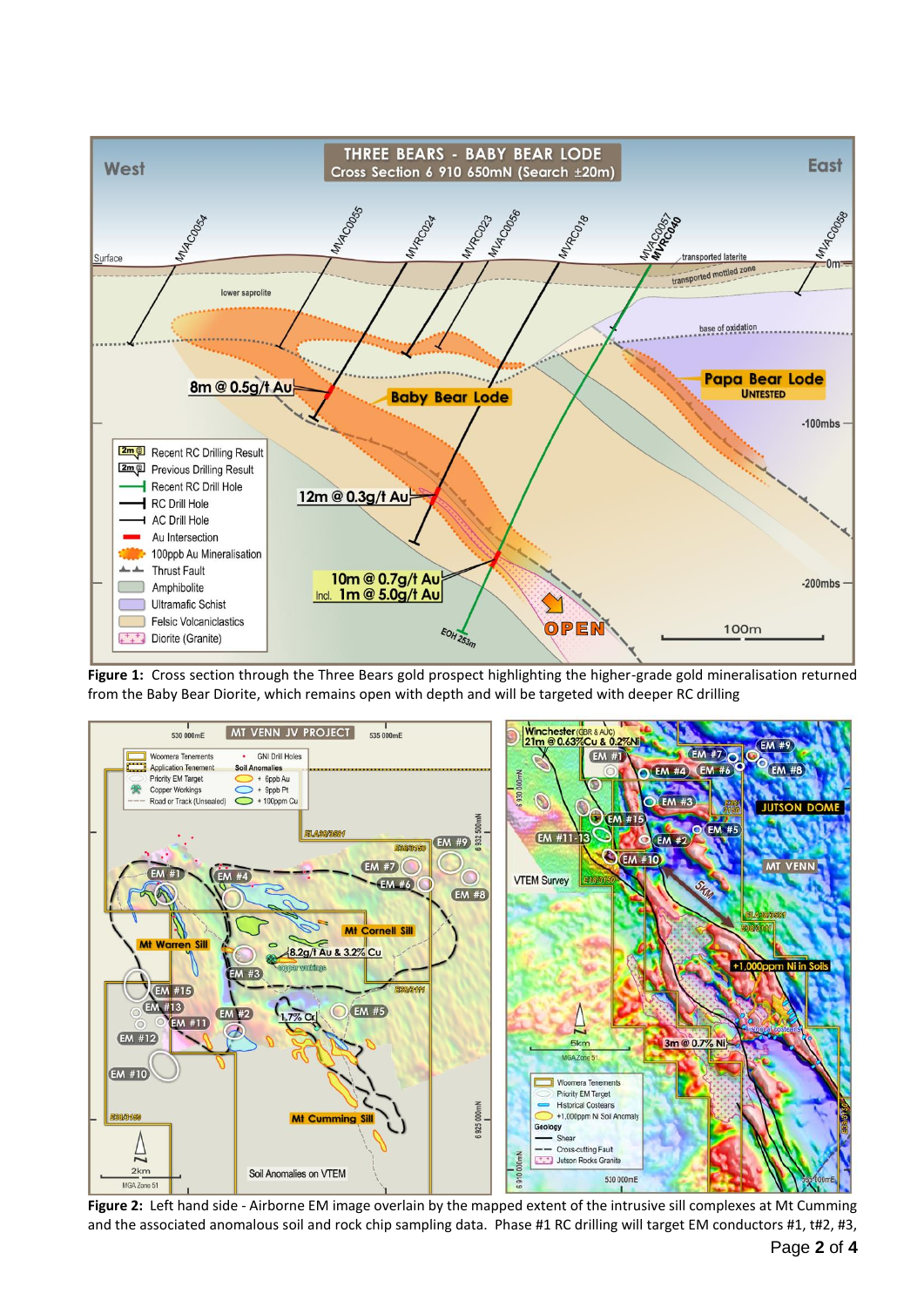#5 and #6. Right hand side - Phase #2 RC drilling will target EM#7 plus EM#10-13 once final approvals are received. Note, the Winchester semi-massive sulphide occurrence shown in the top left-hand corner of this image

## **About Woomera Mining Limited**

Woomera Mining Limited is a focussed precious metal and base metal explorer. The Company is exploring for precious metals and massive nickel-copper sulphides in Western Australia (Mt Venn JV Project) and nickelcopper sulphides (Musgrave Project) along with copper-gold mineralisation (Labyrinth Project - Gawler Craton) in South Australia.

Woomera's portfolio also includes lithium exploration tenements in Western Australia, which the Company is seeking to divest.



**Figure 3:** Mt Venn JV Project with the Three Bears Prospect located 40km west of the 6Moz Gruyere Gold Mine

## **COMPETENT PERSONS STATEMENT**

*The exploration results reported herein, insofar as they relate to mineralisation, are based on information compiled by Mr Kevin Seymour. Mr Seymour is a full-time employee of Woomera Mining Limited and is a Member of the Australasian Institute of Mining and Metallurgy with over thirty years of experience in the field of activity being reported. Mr Seymour has sufficient experience which is relevant to the styles of mineralisation and types of deposit under consideration and to the activity that he is undertaking to qualify as a Competent Person as defined in the 2012 Edition of the 'Australasian Code for Reporting of Exploration Results, Mineral Resources and*